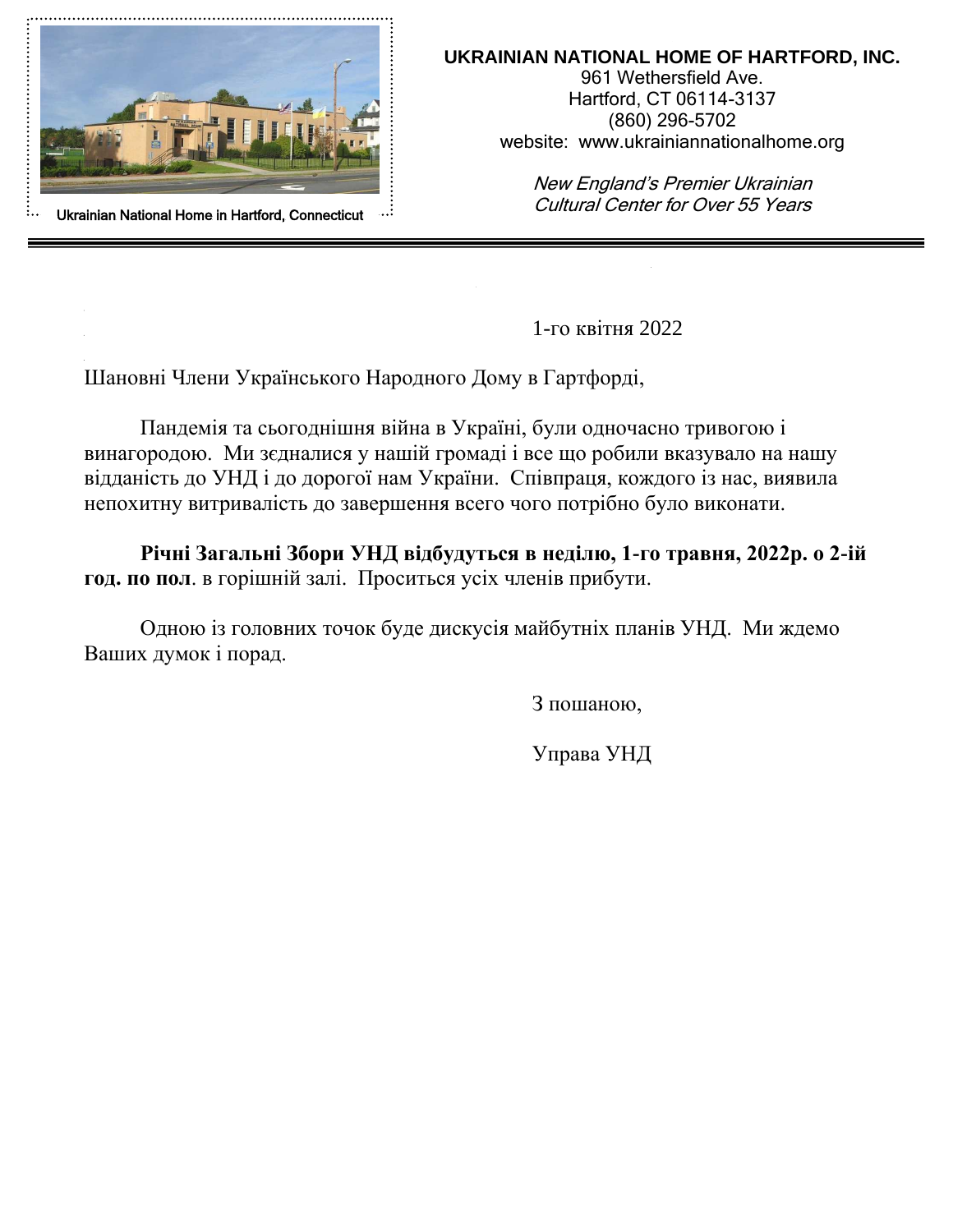

#### **UKRAINIAN NATIONAL HOME OF HARTFORD, INC.**

961 Wethersfield Ave. Hartford, CT 06114-3137 (860) 296-5702 website: www.ukrainiannationalhome.org

New England's Premier Ukrainian Cultural Center for Over 55 Years

April 1, 2022

Dear Members of the Ukrainian National Home of Hartford,

With the pandemic and now the war in Ukraine, the UNHH has been both challenged and rewarded. We have come together as a community and our actions have shown how much we care about our UNHH and our beloved Ukraine. Working together we are stronger and have accomplished many good things.

**The annual meeting for the UNHH will be on Sunday, May 1, 2022, at 2 p.m**. in the Upper Hall. It is the expectation that all members will be present. One of the important topics for discussion will be future plans for the UNHH.

As members, your input, is welcomed and valued. We encourage you to attend and share your ideas and visions for our future.

Respectfully,

Board of Directors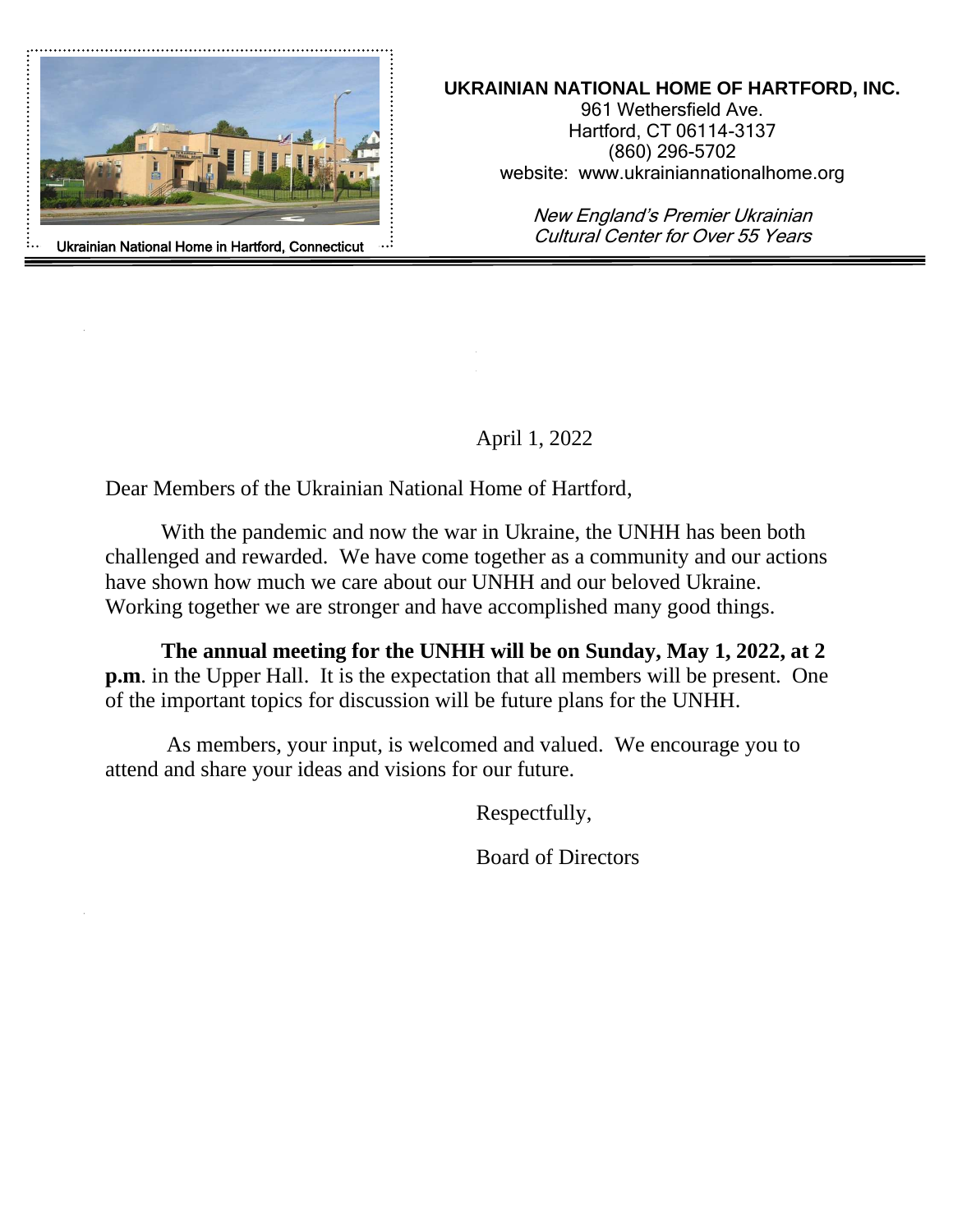# Український Народний Дім

961 Ветерсфілд Авенню Гартфорд, КТ 06114 (860) 296-5702

## **ЗаГальні Pічні Збори Неділя, 1-Го травня 2022 року в <sup>Г</sup>од. 2-Гій пополудні Порядок Нарад**

- 1. Відкриття
- 2. Вибір Президії Зборів
- 3. Відчитання і Прийняття Порядку Нарад
- 4. Вшанування Померлих Членів
- 5. Представлення і Прийняття Нових Членів
- 6. Відчитання і Прийняття Протоколів Попередніx Засідань
- 7. Звіти Уступаючої Управи
- 8. Дискусія над Звітами
- 9. Уділення Абсолюторії
- 10. Номінаційна Комісія Представлення Кандидатів Нової Управи
- 11. Вибір Нової Управи
- 12. Внески і Запити
- 13. Закриття
- 14. ПрисяГа Нововибраної Управи